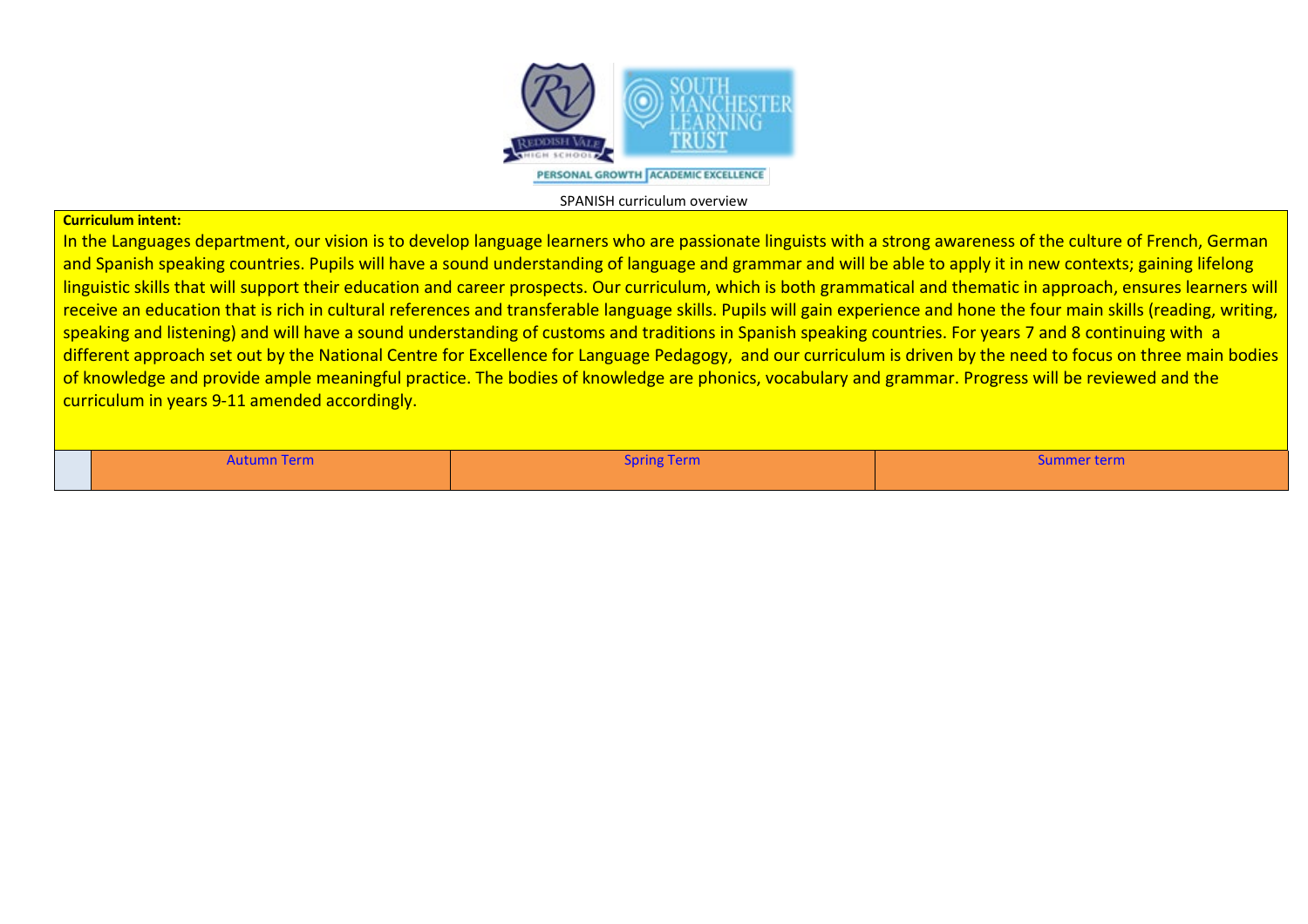|                   | Context                                                          | Context                                                                                         | Context                                                                                                           | Context                                                                                                                  | Context                                                                                                                    | Context                                                           |
|-------------------|------------------------------------------------------------------|-------------------------------------------------------------------------------------------------|-------------------------------------------------------------------------------------------------------------------|--------------------------------------------------------------------------------------------------------------------------|----------------------------------------------------------------------------------------------------------------------------|-------------------------------------------------------------------|
|                   | Describing places and                                            | Saying what people do                                                                           | Describing family<br>Describing some natural<br>wonders of the Spanish-<br>speaking world<br>Asking and answering | Talking about what you do with<br>others (rural life)                                                                    | Describing activities (travel)                                                                                             | Revision of topics of the year                                    |
|                   | location.                                                        | and don't do.                                                                                   |                                                                                                                   |                                                                                                                          | Describing what people do<br>Describing what people do<br>(technology)<br>Looking at a longer text (Un                     | Working with a challenging                                        |
|                   | Saying what someone is                                           | Numbers (1 to 12) and                                                                           |                                                                                                                   |                                                                                                                          |                                                                                                                            | authentic text (La Playa)                                         |
|                   | like at the moment.                                              | talking about more than<br>one thing<br>Saying what there is<br>around you and describing<br>it |                                                                                                                   | Talking about what people can do                                                                                         |                                                                                                                            |                                                                   |
|                   | Saying what someone is                                           |                                                                                                 |                                                                                                                   |                                                                                                                          |                                                                                                                            | Describing people and                                             |
|                   | like in general.                                                 |                                                                                                 | questions                                                                                                         | Contrasting what people must,<br>can and want to do                                                                      |                                                                                                                            | possession                                                        |
|                   | Saying what people                                               |                                                                                                 | Grammar                                                                                                           |                                                                                                                          | hombre sin cabeza)                                                                                                         |                                                                   |
|                   | have.                                                            | Talking about the location                                                                      |                                                                                                                   | Places and locations                                                                                                     |                                                                                                                            | Describing when and where                                         |
|                   | Saying what people do                                            | of things                                                                                       | Adjective agreement (-o, -a,                                                                                      | Saying what people are like today                                                                                        | Grammar<br>-AR verbs (3rd person plural                                                                                    | people go                                                         |
|                   | Grammar                                                          | Describing a place                                                                              | number)                                                                                                           | vs in general                                                                                                            |                                                                                                                            |                                                                   |
|                   | <b>Essential verbs</b>                                           | Giving and wanting                                                                              | tenemos, tienen [TENER]                                                                                           |                                                                                                                          |                                                                                                                            | <b>Future Plans</b>                                               |
|                   | ESTAR (to be, being) -                                           | (festive season and family)                                                                     | Adjective position                                                                                                | Grammar                                                                                                                  | -an)                                                                                                                       |                                                                   |
|                   | location and mood, SER<br>(to be, being) - general               | Grammar                                                                                         | WH questions                                                                                                      | AR verbs (1 <sup>st</sup> person plural, -                                                                               | -ER and -IR verbs<br>(infinitive and 1st, 2nd, 3rd                                                                         | End of Year assessment                                            |
| Year <sub>7</sub> | characteristics                                                  | Using 'no' to make a verb                                                                       | HACER (to do, make)<br>(1st, 2nd and 3rd persons<br>singular)                                                     | amos)<br>Modal verb PODER (can, to be<br>$able to$ ) + infinitive<br>(positive/negative statements,<br>yes/no questions) | persons singular)<br>es [SER] in infinitive<br>sentences<br>-ER and -IR verbs<br>(present - 3 <sup>rd</sup> person plural) |                                                                   |
|                   | TENER (to have, having)<br>$(1st, 2nd, 3rd persons$<br>singular) | negative                                                                                        |                                                                                                                   |                                                                                                                          |                                                                                                                            | Grammar                                                           |
|                   |                                                                  | HAY (vs 'TIENE')                                                                                |                                                                                                                   |                                                                                                                          |                                                                                                                            |                                                                   |
|                   |                                                                  | son [SER], adjective                                                                            |                                                                                                                   |                                                                                                                          |                                                                                                                            | mi vs mis; tu vs tus; es/son,                                     |
|                   | Indefinite articles,                                             | (number, agreement with                                                                         | Revision of Phonics                                                                                               |                                                                                                                          | WH-questions                                                                                                               | está/están, tiene/tienen, -ar/-                                   |
|                   | singular and plural<br>nouns                                     | -s in relation to the verb)                                                                     |                                                                                                                   |                                                                                                                          |                                                                                                                            | er/-ir verbs 3rd person sing. vs<br>plural revisit question words |
|                   |                                                                  | Singular definite articles -<br>el & la                                                         |                                                                                                                   | Modal verb DEBER (must, to have                                                                                          | Phonics                                                                                                                    |                                                                   |
|                   | Adjectives - gender and<br>agreement                             | Plural definite articles -                                                                      |                                                                                                                   | $to$ ) + infinitive                                                                                                      |                                                                                                                            | IR (to go, going) - voy / vas / va                                |
|                   | Yes/no questions with                                            | los & las                                                                                       |                                                                                                                   | estamos, están [ESTAR]                                                                                                   |                                                                                                                            | / a (present); al vs a la                                         |
|                   | raised intonation                                                | DAR (to give, giving)                                                                           |                                                                                                                   |                                                                                                                          |                                                                                                                            |                                                                   |
|                   | -AR verbs in the present                                         | - doy, das, da (plus noun)                                                                      |                                                                                                                   | $de + el \rightarrow del vs de la$                                                                                       |                                                                                                                            | $IR + infinite$                                                   |
|                   | $(1st, 2nd, 3rd persons$                                         | <b>Modal verb QUERER (to</b>                                                                    |                                                                                                                   | somos, son [SER]                                                                                                         |                                                                                                                            |                                                                   |
|                   | singular)                                                        | want, wanting                                                                                   |                                                                                                                   |                                                                                                                          |                                                                                                                            |                                                                   |
|                   | <b>Phonics</b>                                                   |                                                                                                 |                                                                                                                   | <b>Phonics</b>                                                                                                           |                                                                                                                            |                                                                   |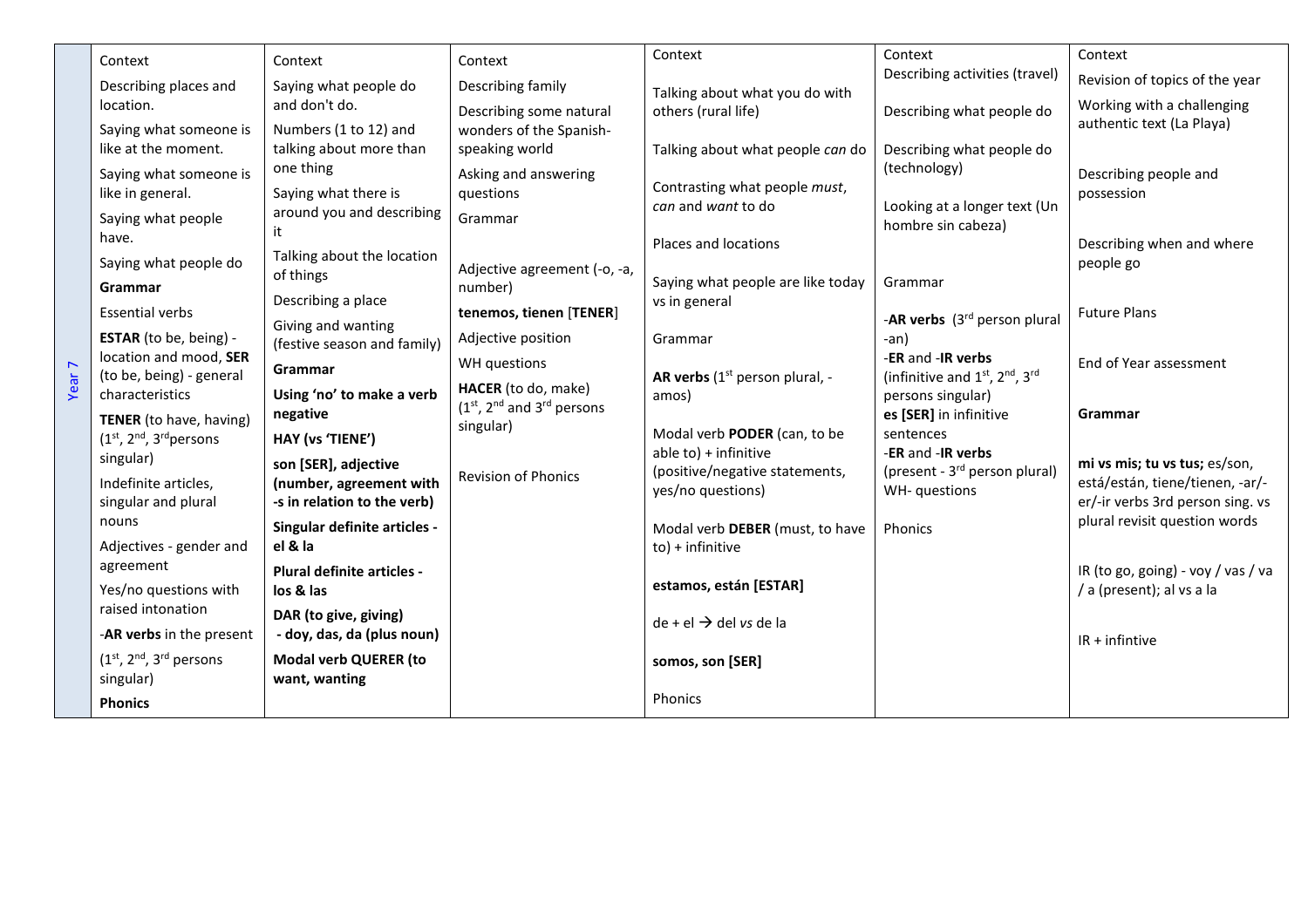| Context<br>Review of Y7 topics<br>Describing when and<br>where people go<br>Talking about future<br>plans<br>Travel (past & present)<br>Comparing past<br>experiences<br>people and places<br>news and media, parties<br>Describing what people<br>do (at home)<br>Year <sub>8</sub><br>Asking what people can<br>and must do<br>Grammar<br>AR/IR/ER verbs in<br>present tense<br>The verb IR in present<br>tense<br>The near future tense<br>voy + infinitive<br>Past tense (preterite) -<br>ar verbs in 1st and 2nd<br>person singular<br><b>SER for traits and ESTAR</b><br>for state | Describing events in the<br>past and present (at<br>school)<br>Describing events in the<br>past and present (free<br>time activities)<br>Describing how people<br>feel in the present<br>(feelings and emotions)<br>Describing where people<br>go and why<br>Grammar<br>Past tense (preterite) -er<br>and -ir verbs in 1st and 2nd<br>person singular<br>Prenominal adjectives<br><b>Revisit TENER</b><br><b>QUERER and DAR in 1st</b><br>and 3rd person plural<br>IR in 3rd person plural<br>Para + infinitive<br>Phonics | Describing what<br>people do<br>(technology and<br>social networks)<br>Describing what<br>different people<br>did in the past<br>Describing<br>$\bullet$<br>friendships and<br>relationships<br>Talking about daily<br>life<br>Grammar<br>Present tense<br>$\bullet$<br>AR/ER/IR verbs<br>Past tense<br>(preterite) -ar<br>verbs in 3rd person<br>singular<br>Past tense<br>(preterite) -er and<br>$-$ ir verbs in 3rd<br>person singular<br>Personal 'a'<br>$\bullet$<br>Reflexive 'me' and<br>'te'<br>Revisit possessive<br>$\bullet$<br>adjectives 'mi', 'tu' | Describing a series of<br>$\bullet$<br>events (Narration)<br>Describing friendships<br>and relationships<br>Giving opinions about<br>something<br>Grammar<br>word order<br>Direct object pronouns<br>$'$ lo', 'la'<br>Indirect object pronouns<br>(me, te, le)<br>Gustar-type verbs<br>Reflexive verbs<br>Possessive pronouns | Describing<br>$\bullet$<br>people's intentions<br>Describing<br>$\bullet$<br>different people's<br>possessions<br>Comparing things<br>Describing the<br>weather at<br>different times<br>Comparing where<br>people go and<br>went<br>Looking at an<br>$\bullet$<br>authenic Spanish<br>text Ayaymamá<br>Grammar<br>Revisit SER (es,<br>$\bullet$<br>son), adjective<br>agreement, para +<br>infinitive<br>Possessive<br>adjectives 'su' and<br>'nuestro'<br>Comparatives<br>$\bullet$<br>'más' and 'menos'<br>Adjectives with<br>comparative<br>meaning<br>Demonstratives<br>'este' and 'esta'<br><b>HACER</b> in past<br>(preterite) in<br>singular persons<br>IR in past<br>$\bullet$<br>(preterite) in<br>singular persons<br>Regular AR/ER/IR<br>verbs | Asking questions<br>about what people did<br>Asking questions<br>about what people do<br>Describing what is<br>happening now<br>Comparing future<br>plans<br>Grammar<br>Revisit regular (-ar, -er,<br>-ir verbs) in singular<br>persons in past<br>Revisit regular (-ar, -er,<br>-ir verbs) in plural<br>persons in past and<br>present<br>present continuous<br>with -ar verbs<br>present continuous<br>with -ir/-er verbs<br>revisit future plans<br>with IR |
|------------------------------------------------------------------------------------------------------------------------------------------------------------------------------------------------------------------------------------------------------------------------------------------------------------------------------------------------------------------------------------------------------------------------------------------------------------------------------------------------------------------------------------------------------------------------------------------|----------------------------------------------------------------------------------------------------------------------------------------------------------------------------------------------------------------------------------------------------------------------------------------------------------------------------------------------------------------------------------------------------------------------------------------------------------------------------------------------------------------------------|------------------------------------------------------------------------------------------------------------------------------------------------------------------------------------------------------------------------------------------------------------------------------------------------------------------------------------------------------------------------------------------------------------------------------------------------------------------------------------------------------------------------------------------------------------------|-------------------------------------------------------------------------------------------------------------------------------------------------------------------------------------------------------------------------------------------------------------------------------------------------------------------------------|------------------------------------------------------------------------------------------------------------------------------------------------------------------------------------------------------------------------------------------------------------------------------------------------------------------------------------------------------------------------------------------------------------------------------------------------------------------------------------------------------------------------------------------------------------------------------------------------------------------------------------------------------------------------------------------------------------------------------------------------------------|----------------------------------------------------------------------------------------------------------------------------------------------------------------------------------------------------------------------------------------------------------------------------------------------------------------------------------------------------------------------------------------------------------------------------------------------------------------|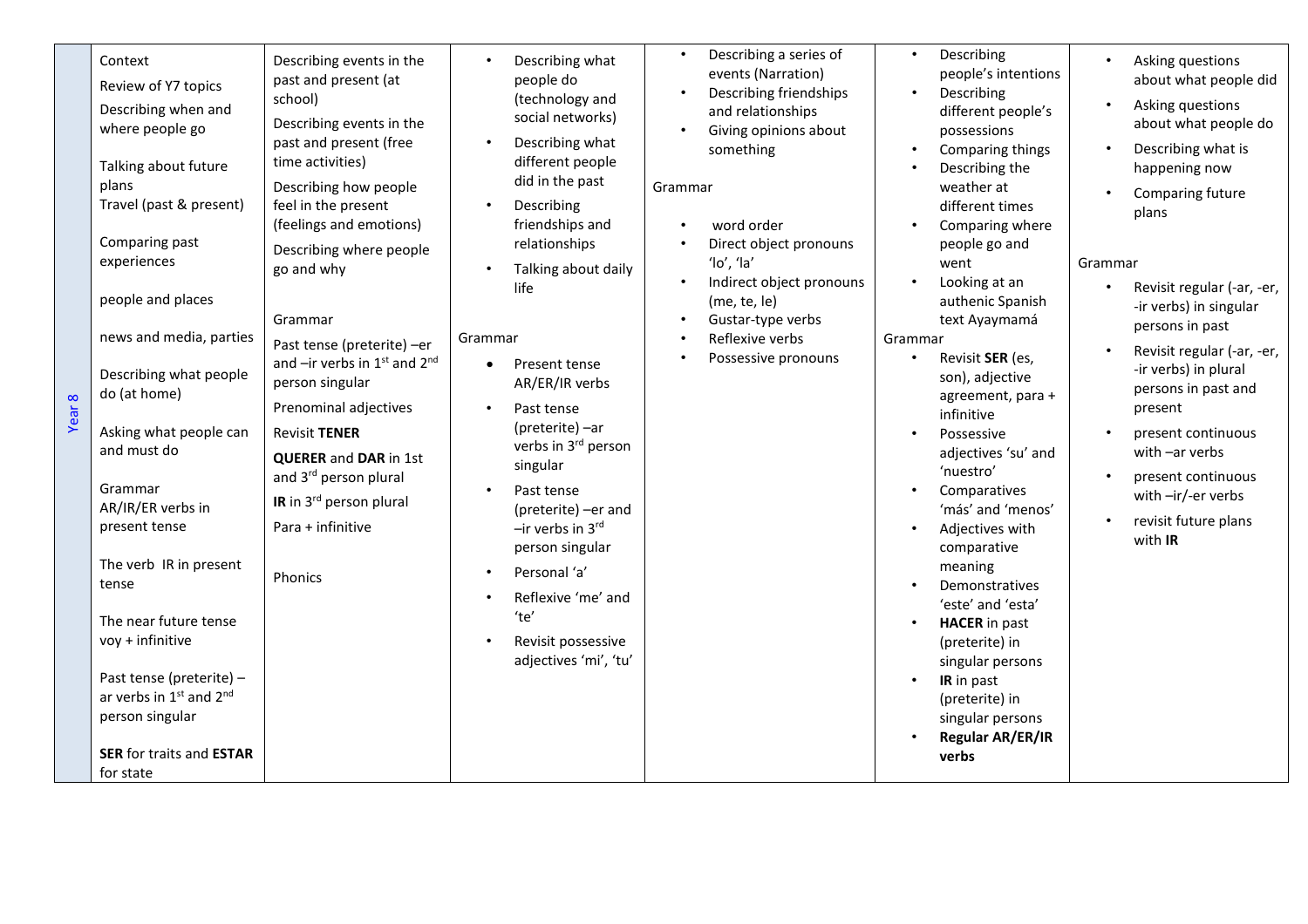| English and Spanish<br>question formation                                                                                                                                                                                                         |  |  |  |
|---------------------------------------------------------------------------------------------------------------------------------------------------------------------------------------------------------------------------------------------------|--|--|--|
| Present-tense -er verbs<br>in 1 <sup>st</sup> person plural<br>Present tense -ir verbs<br>in 1st person plural<br>HACER in $1st$ and $3rd$<br>person plural<br>Subject pronouns<br>Present simple for<br>ongoing/unfinished<br>actions<br>Phonics |  |  |  |
|                                                                                                                                                                                                                                                   |  |  |  |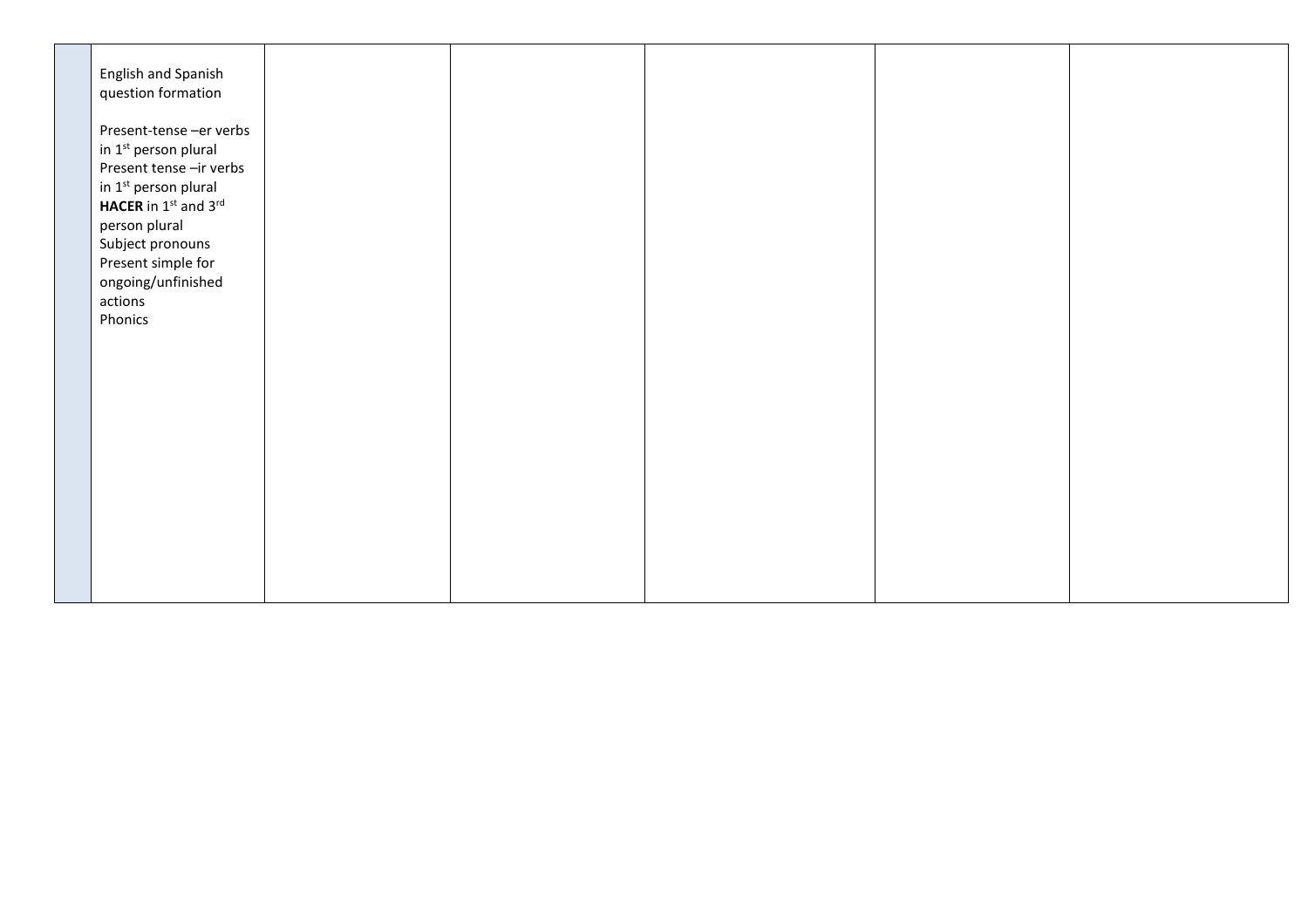|                   | <b>Contexts</b>                           | <b>Contexts</b>            | <b>Contexts</b>              | <b>Contexts</b>                                         | <b>Contexts</b>                                | Revision and assessment |
|-------------------|-------------------------------------------|----------------------------|------------------------------|---------------------------------------------------------|------------------------------------------------|-------------------------|
|                   | Discussing what you like                  | Saying what you did on     | Giving an account of a       | Talking about subjects and                              | Talking about social                           |                         |
|                   | and dislike using a                       | holiday                    | holiday in the past          | teachers                                                | networks                                       |                         |
|                   | variety of opinion                        | Describing where you       | Identifying positive and     | Justifying opinions using a range<br>of language        | Extending responses by<br>referring to others  |                         |
|                   | phrases                                   | stayed                     | negative opinions            | Describing your school                                  | Making arrangements                            |                         |
|                   | Discussing your week                      | Working out the meaning    |                              | Comparing then and now                                  | Improvising dialogues                          |                         |
|                   | using regular verbs                       | of new words               | Giving opinions about        | Talking about school rules and                          | Talking about reading                          |                         |
|                   |                                           | Booking accommodation      | school subjects              | problems                                                | preferences                                    |                         |
|                   | Focus on reading skills                   | and dealing with problems  |                              | Talking about plans for a school                        | Using a range of                               |                         |
|                   | and understanding                         |                            | Describing school facilities | exchange                                                | connectives                                    |                         |
|                   | longer texts                              | Grammar                    | Describing school uniform    | Talking about activities and                            | Describing people                              |                         |
|                   |                                           |                            | and the school day           | achievements                                            | Understanding more                             |                         |
|                   | Being able to talk about                  | Using the preterite tense  |                              | Saying how long you have been                           | detailed descriptions                          |                         |
|                   | your birthday and<br>special celebrations | Using different structures | Grammar                      | doing something                                         | Talking about friends and                      |                         |
|                   |                                           | to give opinions           | Using three tenses together  | Grammar                                                 | family                                         |                         |
|                   | Grammar                                   |                            | Using adjectives             | Using comparatives and                                  | Grammar                                        |                         |
| Year <sub>9</sub> |                                           | Using the imperfect tense  |                              | superlatives                                            | Using para with infinitives                    |                         |
|                   | Revising opinion phrases                  |                            |                              | Using negatives                                         |                                                |                         |
|                   | agreeing with nouns                       | Using verbs with usted     |                              | Using phrases followed by the                           | Using the present                              |                         |
|                   | (gusta/gustan)                            |                            |                              | infinitive                                              | continuous                                     |                         |
|                   | Revising the present                      | Using questions to form    |                              |                                                         | Using ser and estar                            |                         |
|                   | tense of regular verbs                    | answers                    |                              | Using the near future tense                             | Using a range of                               |                         |
|                   | (ar, er, ir)                              |                            |                              | Asking and answering questions<br>Using object pronouns | relationship verbs<br>Referring to the present |                         |
|                   | Using the present tense                   |                            |                              |                                                         | and past                                       |                         |
|                   | Listening to identify the                 |                            |                              |                                                         |                                                |                         |
|                   | person of the verb                        |                            |                              |                                                         |                                                |                         |
|                   | Understanding                             |                            |                              |                                                         |                                                |                         |
|                   | questions words                           |                            |                              |                                                         |                                                |                         |
|                   | Using verbs of opinion                    |                            |                              |                                                         |                                                |                         |
|                   | to refer to different                     |                            |                              |                                                         |                                                |                         |
|                   | people                                    |                            |                              |                                                         |                                                |                         |
|                   | Revising "ir" for near                    |                            |                              |                                                         |                                                |                         |
|                   | future tense                              |                            |                              |                                                         |                                                |                         |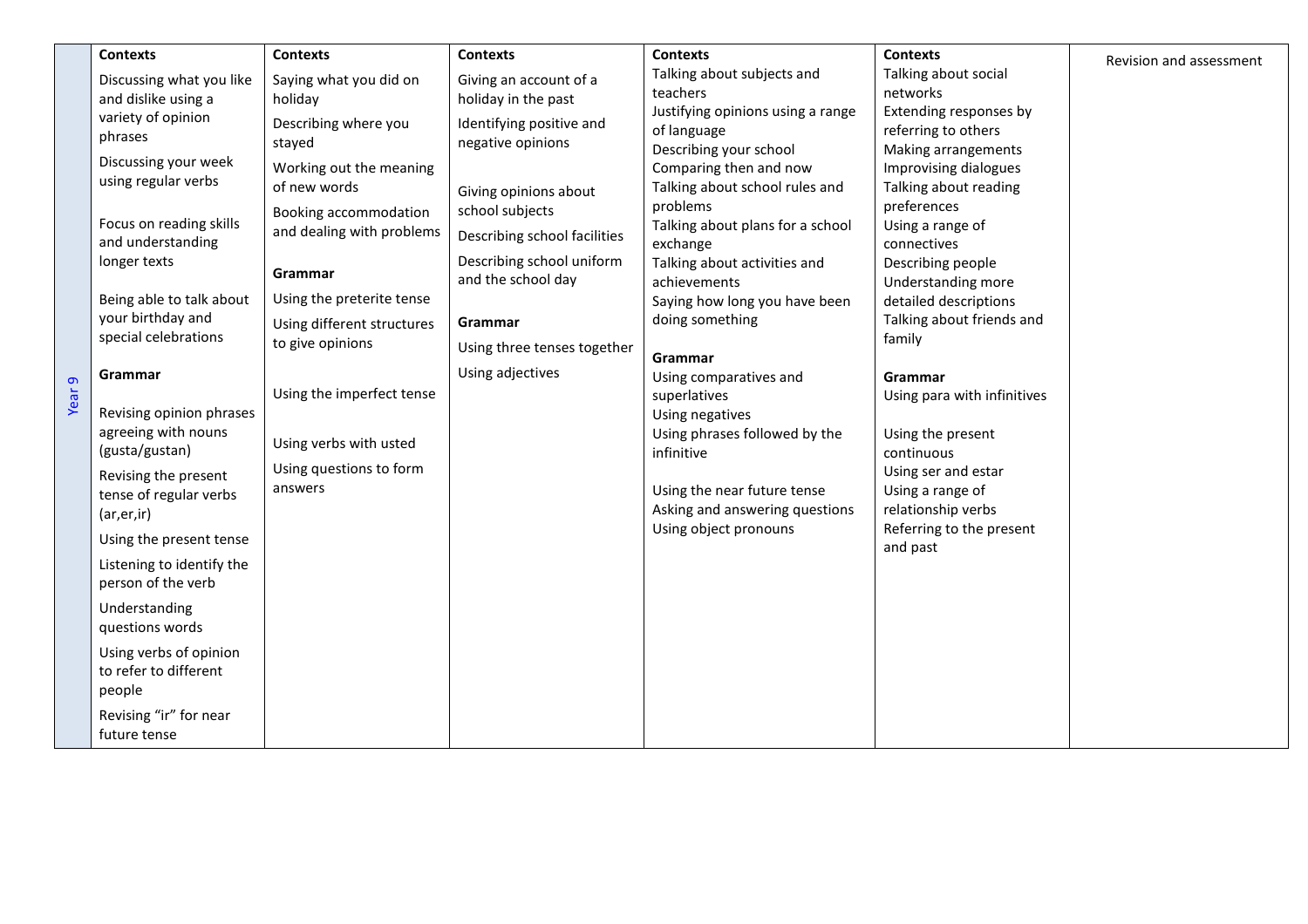|                    | <b>Contexts</b>                                                                                                                                                                                                                                                                                                                                             | <b>Contexts</b>                                                                                                                                                                                                      | <b>Contexts</b>                                                                                                                                                                                                                                                                                                                       | <b>Contexts</b>                                                                                   | <b>Contexts</b>                                                                                                                                                                                                                                                                                                                                                                                                            | <b>Revision and Assessment</b> |
|--------------------|-------------------------------------------------------------------------------------------------------------------------------------------------------------------------------------------------------------------------------------------------------------------------------------------------------------------------------------------------------------|----------------------------------------------------------------------------------------------------------------------------------------------------------------------------------------------------------------------|---------------------------------------------------------------------------------------------------------------------------------------------------------------------------------------------------------------------------------------------------------------------------------------------------------------------------------------|---------------------------------------------------------------------------------------------------|----------------------------------------------------------------------------------------------------------------------------------------------------------------------------------------------------------------------------------------------------------------------------------------------------------------------------------------------------------------------------------------------------------------------------|--------------------------------|
|                    | Talking about free-time<br>activities                                                                                                                                                                                                                                                                                                                       | Talking about who<br>inspires you                                                                                                                                                                                    | Describing the features of a<br>region                                                                                                                                                                                                                                                                                                | Describing mealtimes<br>Talking about daily routine                                               | Talking about typical foods<br>Comparing different                                                                                                                                                                                                                                                                                                                                                                         |                                |
| Year <sub>10</sub> | Talking about TV<br>programmes and films<br>Talking about what you<br>usually do<br>Talking about sports<br>Talking about what's<br>trending<br>Discussing different<br>types of entertainment<br>Grammar<br>Using stem-changing<br>verbs<br>Using adjectives of<br>nationality<br>Using soler + infinitive<br>Using the imperfect<br>tense to say what you | Talking about dates<br>Talking about the places in<br>a town or city<br>Asking for and<br>understanding directions<br>Talking about shops<br>Shopping for<br>souvenirs<br>Grammar<br>Using a range of past<br>tenses | Asking and responding to<br>questions<br>Planning what to do<br>Understanding the<br>geography of Spain<br>Shopping for clothes and<br>presents<br>Talking about<br>problems in a town<br>Describing a visit in the past<br>Grammar<br>Using se puede and se<br>pueden<br>Using the future tense<br>Using demonstrative<br>adjectives | Talking about illnesses and<br>injuries<br>Asking for help at the pharmacy<br>Grammar<br>Revision | festivals<br>Describing a special day<br>Ordering in a restaurant<br>Talking about a music<br>festival<br>Grammar<br>Using the passive<br>Spotting words which<br>indicate an increase /<br>decrease<br>Avoiding the passive<br>question words<br>Using reflexive verbs in the<br>preterite<br>Using absolute superlatives<br>Spotting irregular verb<br>patterns in the preterite<br>Saying 'before' / 'after'<br>(doing) |                                |
|                    | used to do<br>Using the perfect tense                                                                                                                                                                                                                                                                                                                       |                                                                                                                                                                                                                      | <b>Explaining preferences</b>                                                                                                                                                                                                                                                                                                         |                                                                                                   | Using acabar de + infinitive                                                                                                                                                                                                                                                                                                                                                                                               |                                |
|                    | Using algunos / ciertos /<br>otros / muchos /<br>demasiados / todos                                                                                                                                                                                                                                                                                         |                                                                                                                                                                                                                      | Using tan and tanto<br>Using antonyms<br>Using different tenses<br>together                                                                                                                                                                                                                                                           |                                                                                                   |                                                                                                                                                                                                                                                                                                                                                                                                                            |                                |
|                    |                                                                                                                                                                                                                                                                                                                                                             |                                                                                                                                                                                                                      | Recognising and using<br>idioms                                                                                                                                                                                                                                                                                                       |                                                                                                   |                                                                                                                                                                                                                                                                                                                                                                                                                            |                                |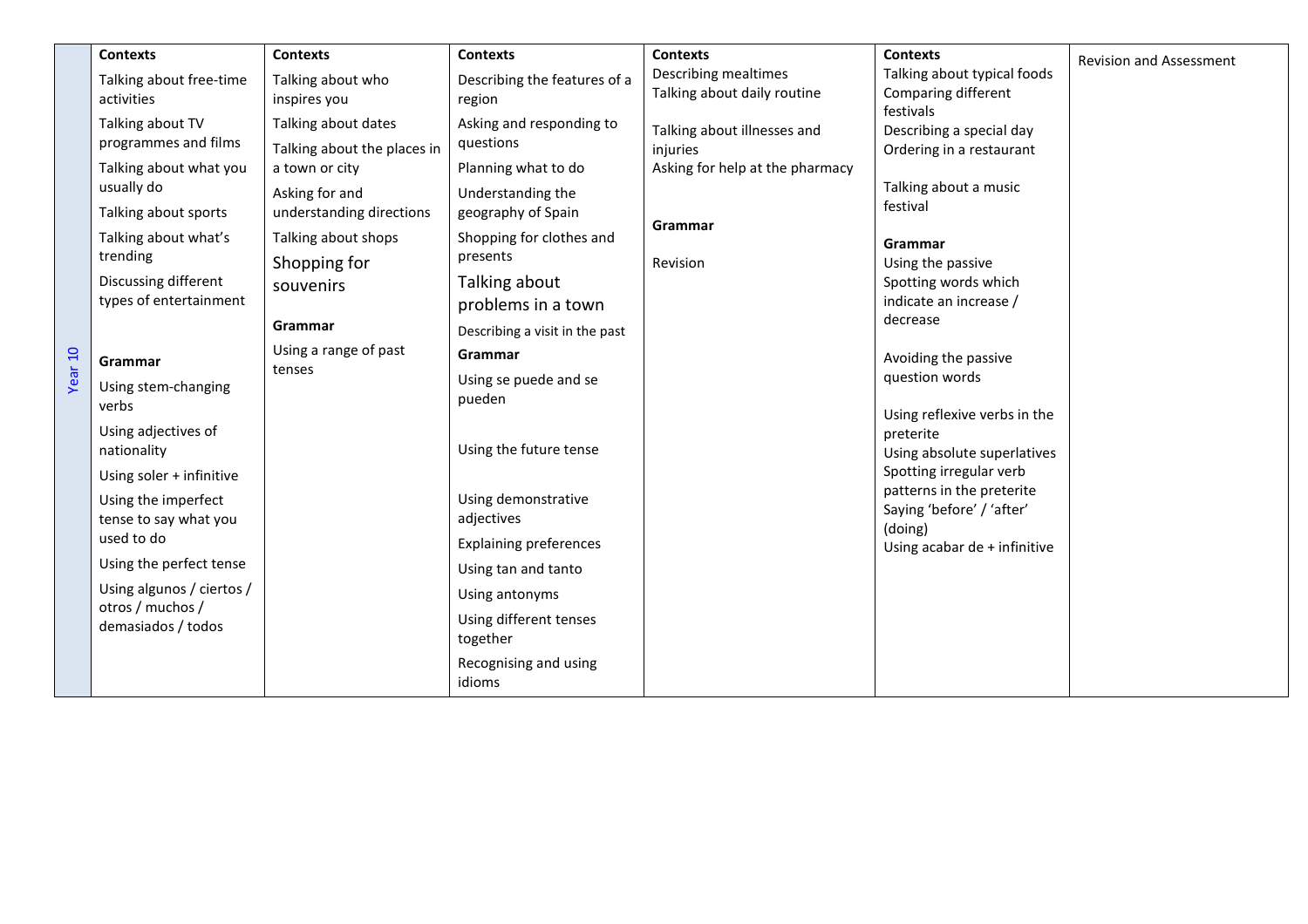|         | <b>Contexts</b>                                          | <b>Contexts</b>                     | <b>Contexts</b>                           | Revision | Revision |  |
|---------|----------------------------------------------------------|-------------------------------------|-------------------------------------------|----------|----------|--|
|         | Talking about how you                                    | Describing types of houses          | Talking about local actions               |          |          |  |
|         | earn money<br>Talking about work<br>experience           | Talking about the                   | Discussing healthy lifestyles             |          |          |  |
|         |                                                          | environment                         | Talking about international               |          |          |  |
|         |                                                          | Talking about healthy               | sporting events                           |          |          |  |
|         | Talking about the<br>importance of learning<br>languages | eating                              | Talking about natural                     |          |          |  |
|         |                                                          | Discussing diet-related<br>problems | disasters                                 |          |          |  |
|         | Talking about languages<br>and travel                    | Considering global issues           |                                           |          |          |  |
|         | Applying for a summer                                    |                                     | Grammar                                   |          |          |  |
|         | job                                                      | Grammar                             | Using the subjunctive in                  |          |          |  |
|         | Grammar                                                  | Using the superlative               | commands                                  |          |          |  |
|         | Using soler in the<br>imperfect tense                    | Listening for high<br>numbers       | Understanding different<br>tenses         |          |          |  |
| Year 11 | Using verbs in different<br>forms                        | Using a variety of tenses           | Using the pluperfect tense                |          |          |  |
|         | Using the preterite and                                  |                                     | Explaining your point of<br>view          |          |          |  |
|         | imperfect together                                       |                                     |                                           |          |          |  |
|         | Using alternatives to<br>'and'                           |                                     | Using the imperfect                       |          |          |  |
|         | Using the present and                                    |                                     | continuous                                |          |          |  |
|         | the present continuous                                   |                                     | Using grammar knowledge<br>in translation |          |          |  |
|         | Using saber and conocer                                  |                                     |                                           |          |          |  |
|         | Using lo + adjective                                     |                                     |                                           |          |          |  |
|         | Using the 24-hour clock                                  |                                     |                                           |          |          |  |
|         | Using indirect object<br>pronouns                        |                                     |                                           |          |          |  |
|         | Writing a formal letter                                  |                                     |                                           |          |          |  |
|         | Discussing gap years                                     |                                     |                                           |          |          |  |
|         | Revising the conditional                                 |                                     |                                           |          |          |  |
|         | Using the 24-hour clock                                  |                                     |                                           |          |          |  |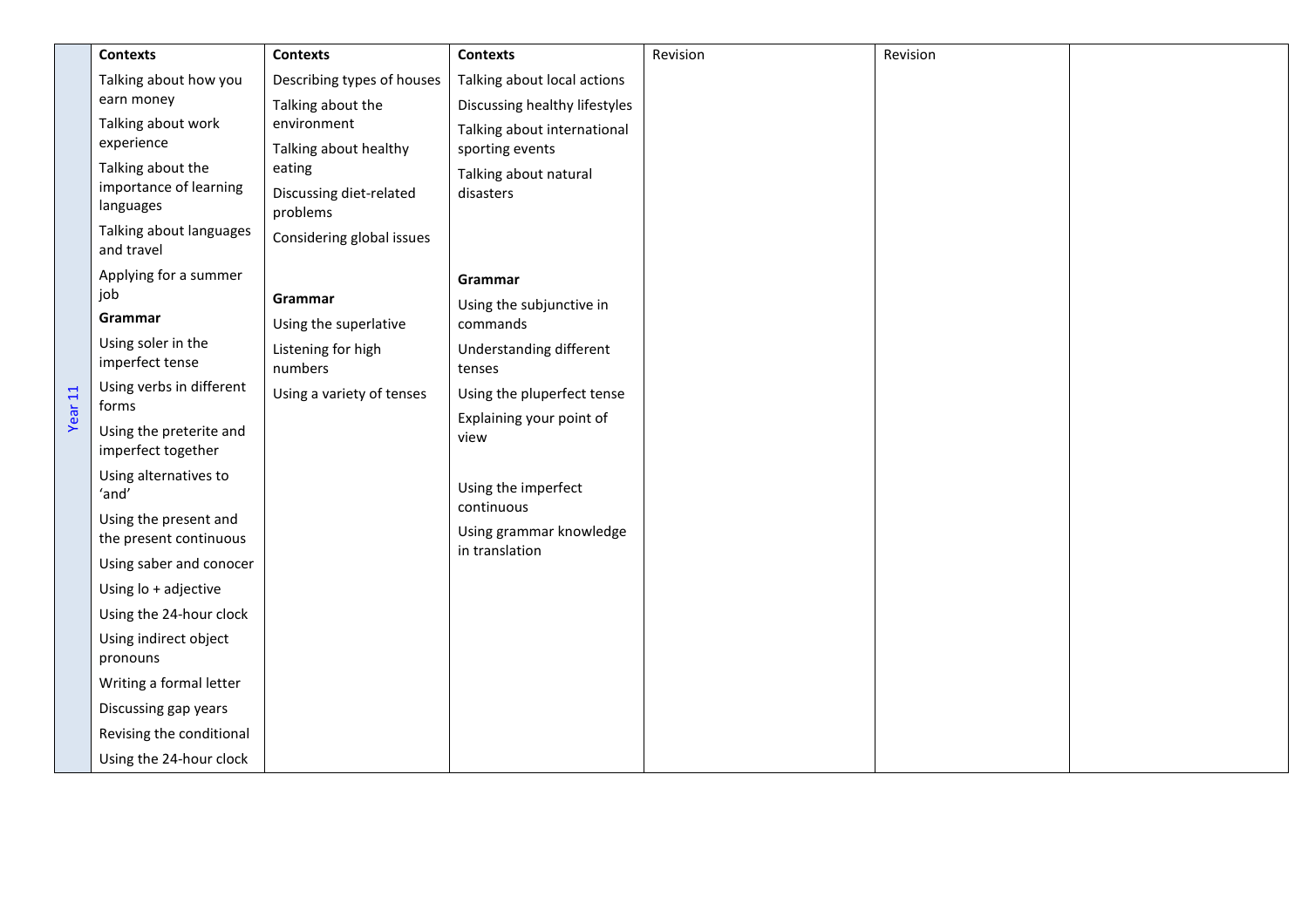| Contribution to students social, moral, spiritual, cultural, personal development & wellbeing |                            |                            |                                   |                                 |  |  |  |
|-----------------------------------------------------------------------------------------------|----------------------------|----------------------------|-----------------------------------|---------------------------------|--|--|--|
| Social                                                                                        | Moral                      | Spiritual                  | Cultural                          | <b>Personal Development and</b> |  |  |  |
|                                                                                               |                            |                            |                                   | Wellbeing                       |  |  |  |
| Día de la mujer                                                                               | Pedro Almodóvar-           | Pupils learn vocabulary    | <b>Celebrations and festivals</b> | Healthy living                  |  |  |  |
|                                                                                               | <b>LGBTQ History Month</b> | pertaining to a variety of | covered year 9 Spanish            |                                 |  |  |  |
| <b>Global Warming</b>                                                                         |                            | religious festivals and    |                                   | Telling the time                |  |  |  |
|                                                                                               |                            | places of worship          | Sampling Spanish/Mexican          |                                 |  |  |  |
| Sweatshops                                                                                    | Talking about              |                            | Food                              | Sport                           |  |  |  |
|                                                                                               | relationships with         |                            |                                   |                                 |  |  |  |
| Homelessness                                                                                  | people/ people you         |                            | Poetry - Antonio Machado/         | Free time                       |  |  |  |
|                                                                                               | admire                     |                            | Sergio González Rodríguez         |                                 |  |  |  |
| Community projects                                                                            |                            |                            |                                   | Using technology, screen time   |  |  |  |
|                                                                                               | Qualities of a good        |                            | Listen to a wide variety of       | and online safety               |  |  |  |
| Personal relationships                                                                        | friend                     |                            | Music from the Spanish            |                                 |  |  |  |
|                                                                                               |                            |                            | speaking world                    | Volunteering                    |  |  |  |
| Recycling                                                                                     |                            |                            |                                   |                                 |  |  |  |
|                                                                                               |                            |                            | Look at Spanish cinema            | Applying for jobs               |  |  |  |
|                                                                                               |                            |                            |                                   |                                 |  |  |  |
|                                                                                               |                            |                            | Explore Hispanic cultural         | Future projects after school    |  |  |  |
|                                                                                               |                            |                            | traditions (Día de los            |                                 |  |  |  |
|                                                                                               |                            |                            | Muertos, Navidad, la              | Spanish in the modern world -   |  |  |  |
|                                                                                               |                            |                            | Tomatina, Caga Tío, )             | links to career paths and the   |  |  |  |
|                                                                                               |                            |                            |                                   | importance of languages in a    |  |  |  |
|                                                                                               |                            |                            | Spanish school vs UK              | global market                   |  |  |  |
|                                                                                               |                            |                            | school                            |                                 |  |  |  |
|                                                                                               |                            |                            |                                   | Speaking in front of others     |  |  |  |
|                                                                                               |                            |                            | Pupils encouraged to listen       |                                 |  |  |  |
|                                                                                               |                            |                            | to Spanish radio, podcasts        |                                 |  |  |  |
|                                                                                               |                            |                            | and tv/film using online          |                                 |  |  |  |
|                                                                                               |                            |                            | resources                         |                                 |  |  |  |
|                                                                                               |                            |                            |                                   |                                 |  |  |  |
|                                                                                               |                            |                            | <b>Understand the Geography</b>   |                                 |  |  |  |
|                                                                                               |                            |                            | of Spain and Latin America        |                                 |  |  |  |
|                                                                                               |                            |                            |                                   |                                 |  |  |  |
|                                                                                               |                            |                            | Cultural trip to Spain            |                                 |  |  |  |
|                                                                                               |                            |                            |                                   |                                 |  |  |  |